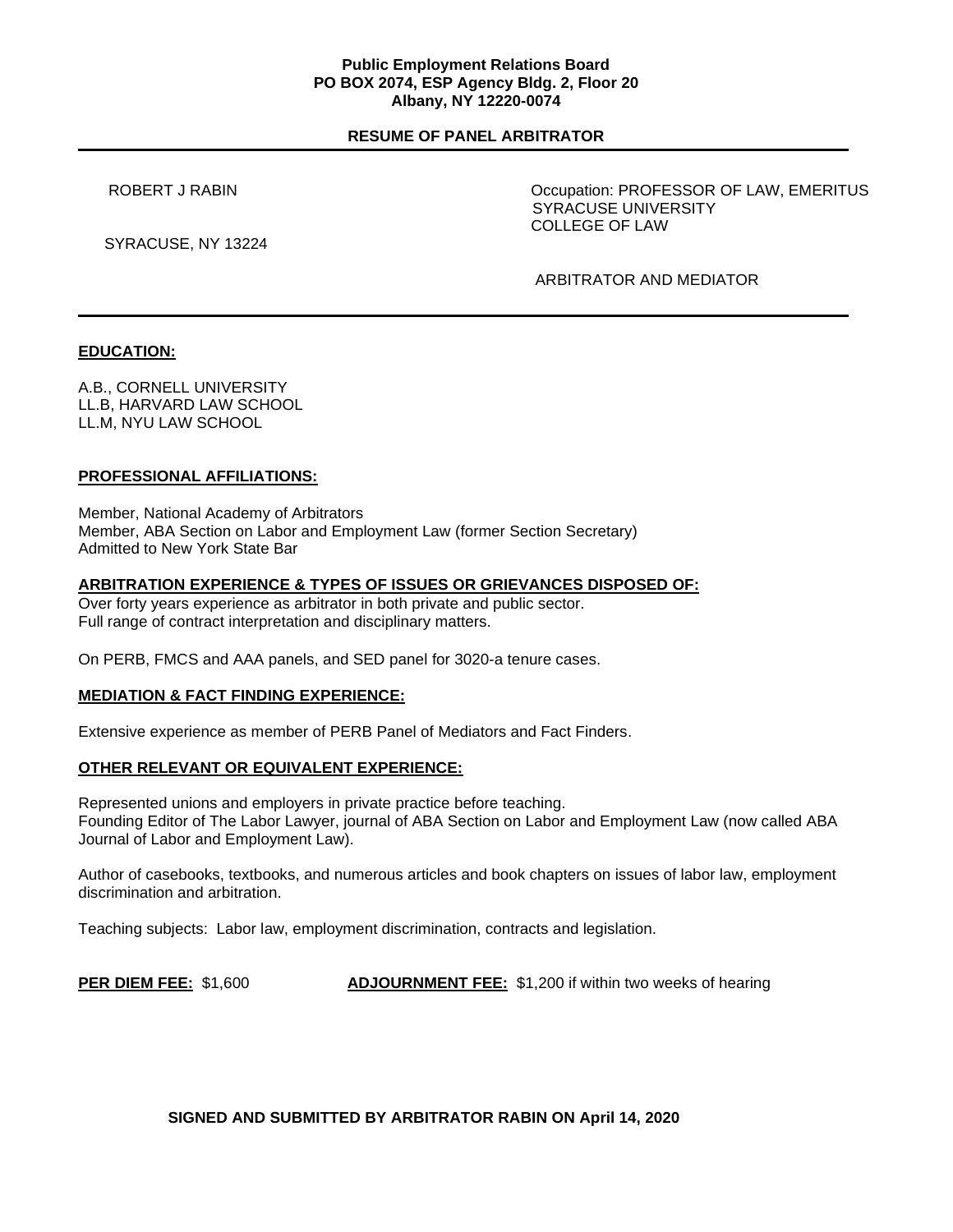# **Public Employment Relations Board PO BOX 2074, ESP Agency Bldg. 2, Floor 20 Albany, NY 12220-0074**

# **BILLING DISCLOSURE STATEMENT**

## ARBITRATOR'S NAME: **ROBERT J RABIN**

The following is a description of my fees and expenses:

A) HEARING TIME.

- (1) My per diem is **\$1,600**for each day or any part thereof spent hearing a case.
- (2) If a hearing day exceeds \_**7**\_ hours, I charge:

\_\_\_\_\_ a second full per diem **X** \_ a prorated per diem

\_ \_\_ no additional charge \_\_ \_ \_ other (describe)

(3) Additional comments:

B) STUDY TIME.

- (1) I charge **\$1,600** for each day spent in preparation of the opinion and award.
- (2) This charge **X\_will \_\_** will not be prorated for partial days devoted to such preparation.
- (3) Additional comments:

## C) TRAVEL TIME AND EXPENSES.

(1) When travel time plus hearing time exceeds \_\_12\_\_\_ hours in a calendar day:

\_ **\_** Not applicable (no additional charge)

 \_\_**X** \_ I charge as follows (describe): WHEN TRAVEL TIME PLUS HEARING TIME EXCEEDS 12 HRS, I PRORATE MY PER DIEM CHARGE FOR THE HRS BEYOND 12 HRS.

(2) I charge for actual, travel-related expenses incurred in connection with the case \_**X**\_\_YES \_\_\_\_ NO.

Where appropriate, a mileage charge for auto travel will be billed at:

**\_\_ \_\_** Prevailing IRS rate \_\_**X**\_\_ Other (describe): \$.50 PER MILE

(3) When the scheduled hearing day(s) requires an overnight stay:

There is no charge, other than for lodging and subsistence.

\_\_\_**X**\_ I charge as follows (describe): I WILL ADVISE THE PARTIES IN ADVANCE IF THERE IS A PRORATED PER DIEM CHARGE FOR THE TIME INVOLVED IN TRAVEL THE PREVIOUS DAY. I CHARGE FOR FOOD AND LODGING FOR AN OVERNIGHT STAY.

(4) Additional Comments: